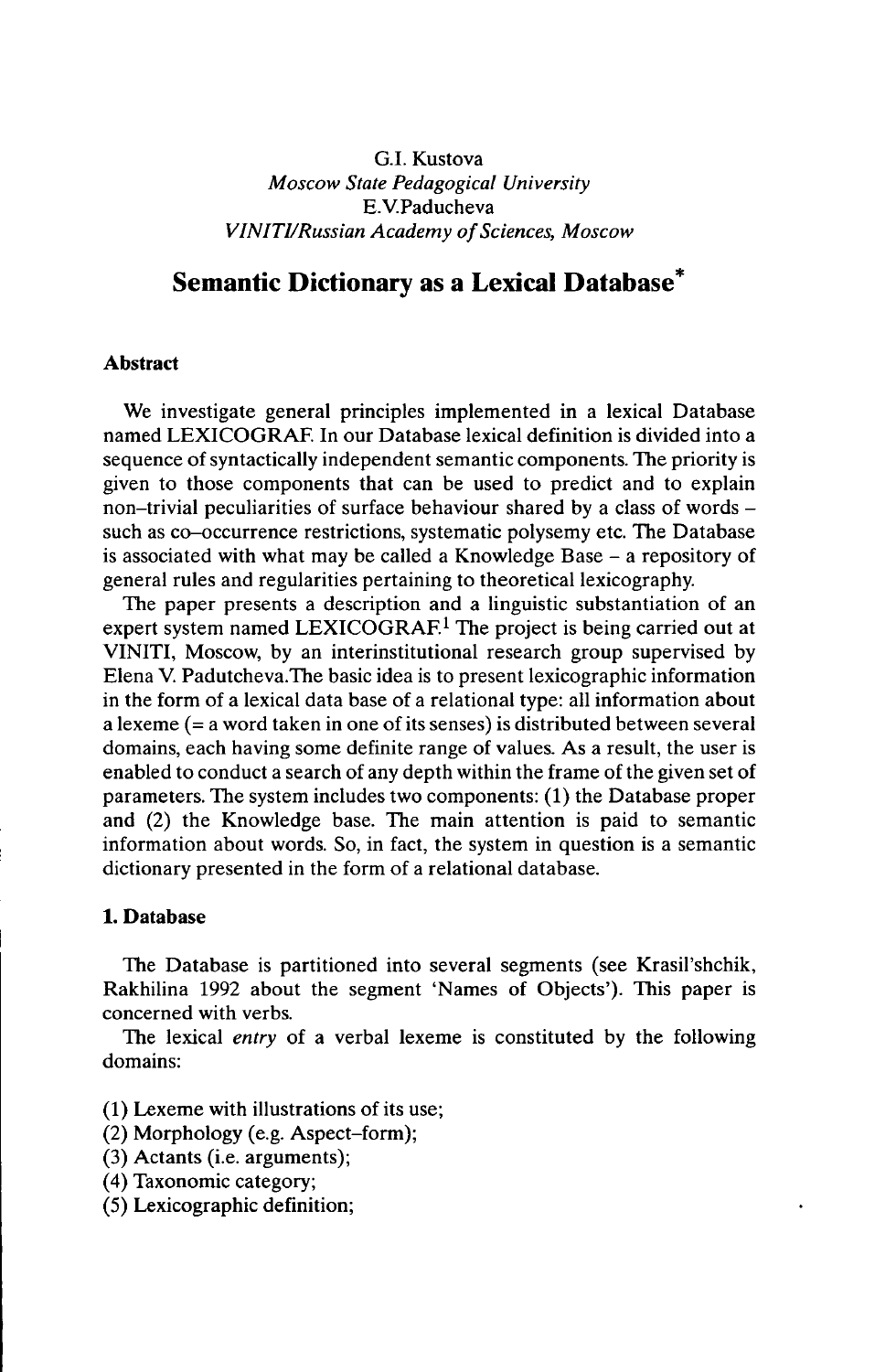(6) Aspectual characteristics;

(7) Derived meanings.

Domains (3) Actants and (5) Definition are, in their own turn, divided into subdomains.

A crucial semantic characteristic of a lexeme is its *taxonomic category* (T-category). The role of the taxonomic category in lexical semantics is similar to that of the part of speech in grammar. In particular, the T-category of a given verb determines the format of its lexicographic definition. The basic T-categories of the verb are State, Process, Action and Happening (approximately, after Z.Vendler).

The central domain of the lexical entry is the *definition.* The definition has a certain *format.* First of all, our definitions are divided into separate syntactically independent components *(features)*, - approximately as in Wierzbicka (1987) and in contrast to syntactically coherent definitions in a "Meaning - Text" model. The components of <sup>a</sup> definition all have <sup>a</sup> predicative form, e.g.:

> "The Subject is doing smth' 'The process in the Object takes place' 'The Object moves', etc.

The formatting of definitions becomes possible due to the fact that each component is considered to be a value of a certain *parameter* (parametrized definitions are used in Wierzbicka (1987) where the components of definitions of speech act verbs are identified as assumption, dictum and illocutionary purpose (cf. also partially formatted lexicographic definitions in Iordanskaja 1972; Zaliznjak 1983). Parameters serve as names for the subdomains of the definition. There are such parameters as 'activity', 'causation', 'the initial state', 'the final (new) state', 'process', 'result', 'limit' and the like. *A set of semantic components (presented as values of these parameters) with a partial syntactic ordering constitutes a definition.* The syntactic ordering is needed, e.g. because there is such a parameter as 'causation': for causation its arguments must be pointed out, otherwise it is pointless. This is why a set of semantic features, no matter how sophisticated, is not sufficient).

The format of the definition is the same for all the verbs of the same T-category and it is determined by the presence of a certain group of parameters. E.g. verbs of action are characterized by a set of parameters necessarily including the parameters 'activity', 'causation' and 'result (corresponding to the purpose of the Agent)'; the definition of a verb of happening invariably includes the parameters 'initial state' and 'resulting state'.

The system of T-categories is hierarchically organized; e.g. different values of the parameters 'limit' and 'causation' divide the T-category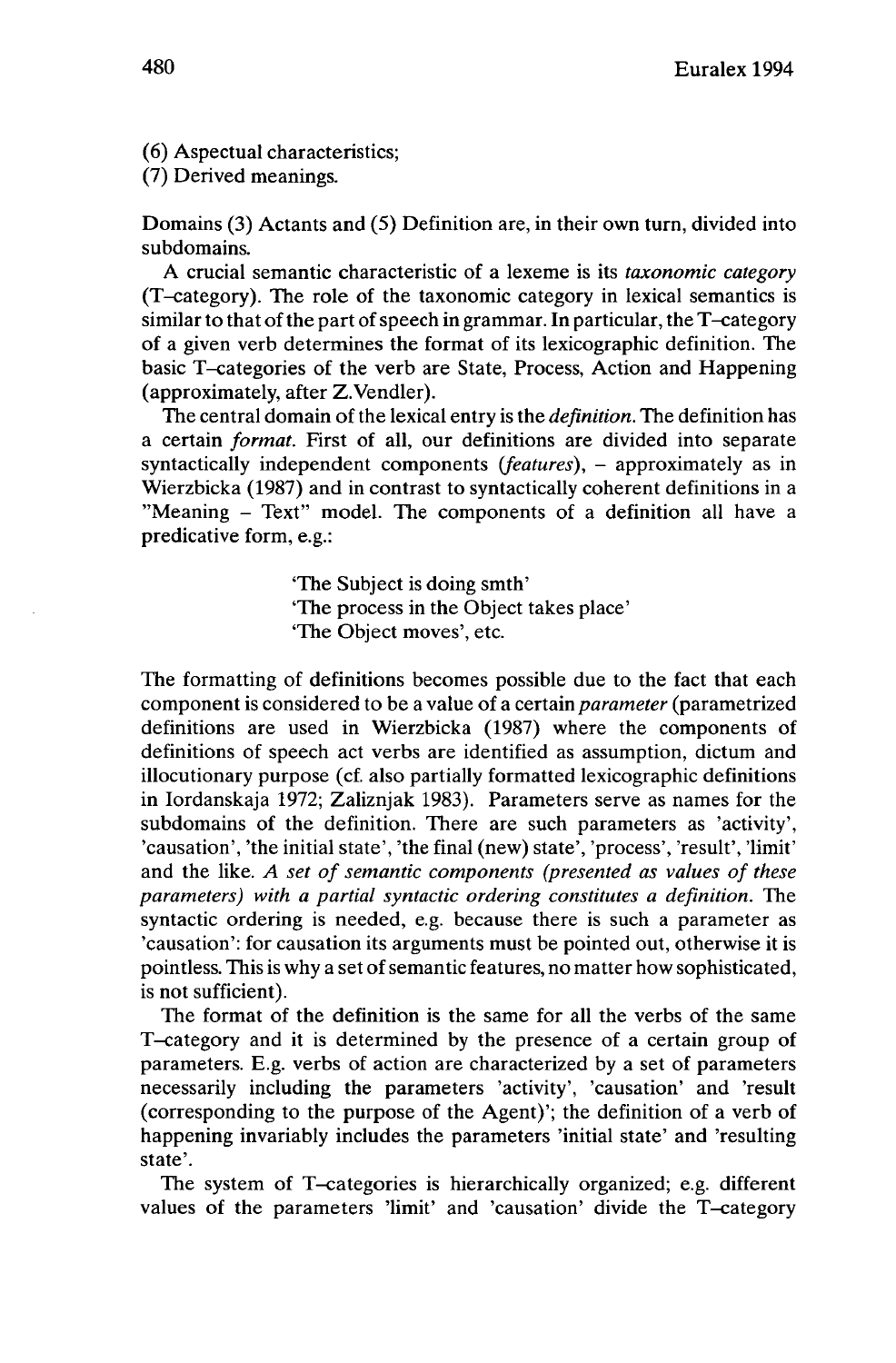Processinto the subcategories Bound process *(tajat',* 'melt') and Non-bound process *(kipet',* 'boil'); the T-category Happening is divided into subcategories Ordinary Happening concerning the Subject *(upast',* 'fall down': *The stone fell down)* and Happening concerning the Object *(zagorodit'* 'block': *The stone blocked the entrance to the cave <sup>=</sup>* 'The stone moved; as a result the entrance became blocked').

As far as the definition is concerned, it is not its exhaustiveness that is at stake. Only those meaning components are of interest that are common to a certain class of lexemes; thus, only recurrent semantic oppositions should be mentioned in the definition. Individual semantic peculiarities of a certain lexeme may not be taken into consideration, e.g. the verbs *napolnit'* i *zapolnit'* got identical definitions though they have perceptibly different meanings.

The information contained in other domaines of a lexical entry is to a certain extent predetermined by the definition. Thus, the aspect of the verb mentioned in domain (2) Morphology is deducible from the definition: the definition is different for two verbs differing only in aspect. The information about the aspectual form of a verb (domain 6) – the existence of an aspectual counterpart and the set of possible context- dependent aspectual meanings - also can often be deduced from the definition. For example, states (such as *znat',* 'know'), as is known, are not used in the Progressive in English; and in Russian they do not allow the Progressive interpretation either, cf. *schitat'* 'believe', *razdrazhat'* 'bother'. Verbs denoting a constant feature or relation *(vesit'* 'weigh', *stoit'* 'cost') do not have standard aspectual counterparts; cf. the pair *vmeshat'- vmestit'* 'be able to contain' with a non-standard semantic relation where Ipfv implies the observer who watched the experiment, Glovinskaja (1982).

However, there are grammatical restrictions which are specific to a given word and cannot be derived from its meaning; e.g. according to Maslow (1948), the absence of the Imperfective (with iterative meaning) corresponding to *ochnut'sia* 'to come to oneself', must be treated as a lexical gap. Not the same thing with *dunut'* 'to make a blow': the absence of the iterative here is semantically motivated.

The information in domain (3) Arguments is only partially deducible from the definition. Each argument is characterized along the following three parameters:

- (1) syntactic characteristics, i.e. surface case; we draw a tripartite distinction viz. the Subject and the (direct) Object and the Peripheral arguments. The prepositional and inflexional forms characterizing indirect objects and modifiers are not presented in the Database as they are considered to have no immediate semantic relevance;
- (2) semantic characteristics, i.e. deep case; we distinguish, e.g. Agent, Patient, Experiencer, Goal, Place;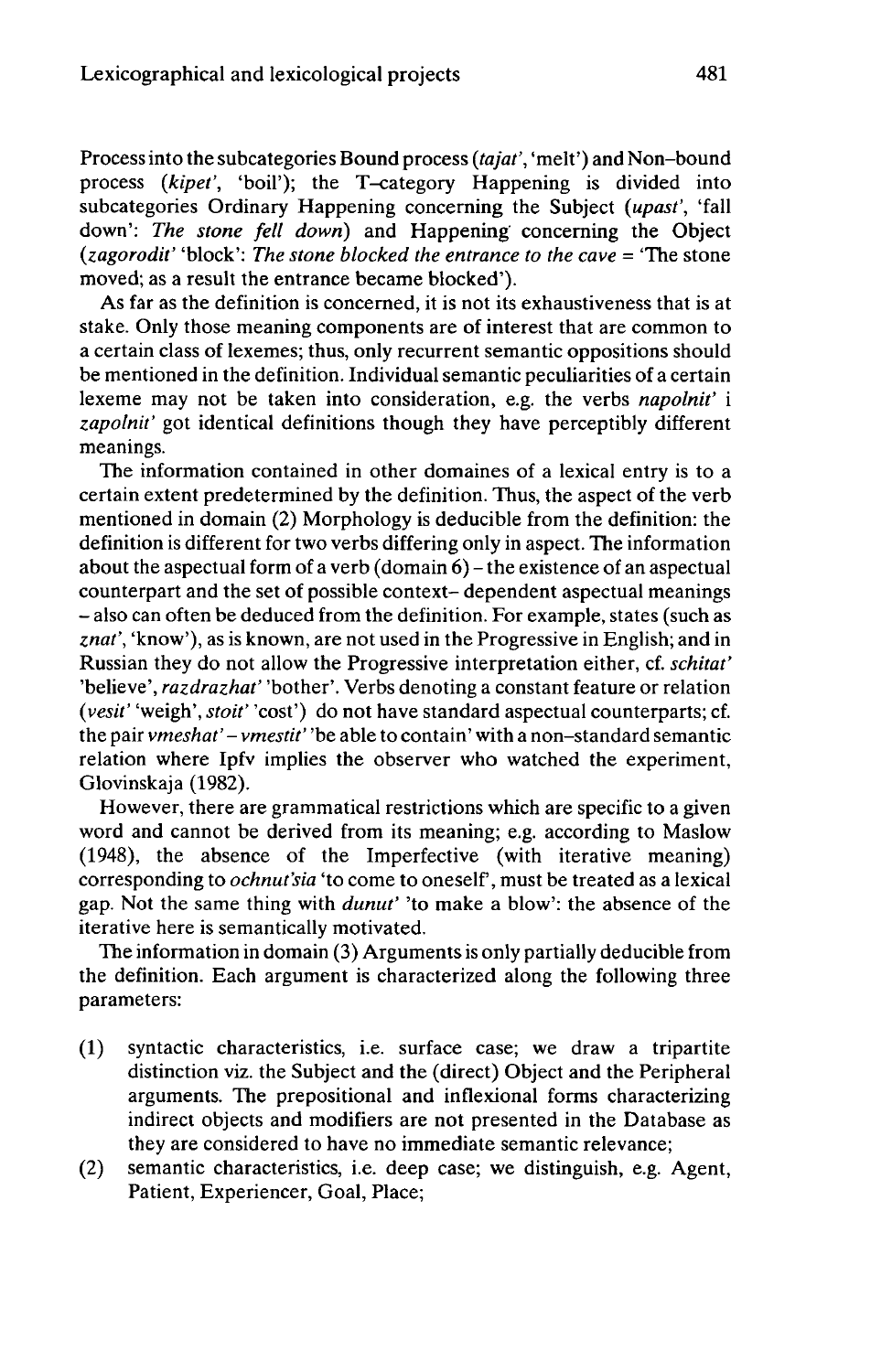(3) taxonomic characteristics ('person', 'Physical object', 'substance', 'measurable parameter', 'situation' etc.).

Among the characteristics of the argument the deep case is often superfluous; indeed, the component 'Subject is doing smth' - in the definition of <sup>a</sup> verb of action - makes it clear that the Subject ofthis verb is an Agent). On the other hand, neither the syntactic nor the taxonomic characteristics of an argument can be deduced from the definition, cf. different syntactic roles ofthe Experiencer in *Ja ljublju* 'I love' i *Mne nravitsja* 'I like';the T-category ofthe object of*stiraf* is only 'linen', not 'body' or 'floor' as for English *wash.*

The combination of an actant's surface case with its deep case characterizes the verb from the point of view of the *communicative perspective* in Jakobson-Fillmore's terms. For example, a group of verbs with completely affected Object, including, e.g. *napolniat'* 'fill', *zavalivat'* 'block' (see Paducheva & Rozina 1993) have a shifted perspective: their Patient is denoted by a peripheral argument, in the Instrumental case *(napolniat' vodoj),* whereas for the Object, which is a central argument, included in the perspective, its deep case is nothing but Place (though it is much more common for the Object to denote the Patient). The shift of the perspective gives a peculiar semantic effect of complete affectedness ofthe Object, cf. as an example (following Apresjan and Fillmore): *to load the sacks on the truck* is notthe same as *to load the truck with sacks:* in the latter phrase, when Place becomes an Object and thus enters the perspective, the truck is understood as*filled* with sacks.

The Database is set up to be used in several different ways. First of all, the user is provided with semantic information about every particular lexeme. On the other hand, the system can supply the user with lists of verbs constituting various semantic classes -in principle, <sup>a</sup> class may be formed by any characteristics or by any set (or syntactic configuration) of characteristics contained in the Database.

Examples of queries: verbs with inanimate Subject, such as *paxnut'* 'smell'; physical actions that are not consistent with the use of an instrument, such as *sxvatit'* 'grasp'; actionsthatimply the use of an instrument; e.g. one can*polot'* 'weed' or *rvat'* 'tear' with one's own hands -in contrast to *paxat'* 'plough' or *rezat'* 'cut', which demand an instrument. Traditional semantic classes can also be described in terms of semantic components contained in the Database - mental acts (such as *choose)* and mental states (such as *know);* verbs of motion; verbs of possession; speech act verbs; emotional states etc.; e.g. verbs of movement are verbs whose definition includes either component 'X moves towards the Place' or a pair of components  $\langle$ 'at t<sub>i</sub> X is not in the Place', 'at  $t_i$  X is in the Place'>.

The user may also get information about some parameter as a set of components. Thus the following queries are possible: a complete list of T-categories of verbs; of arguments; all different values of the parameter 'causation'; T-categories of the argument Agent, etc.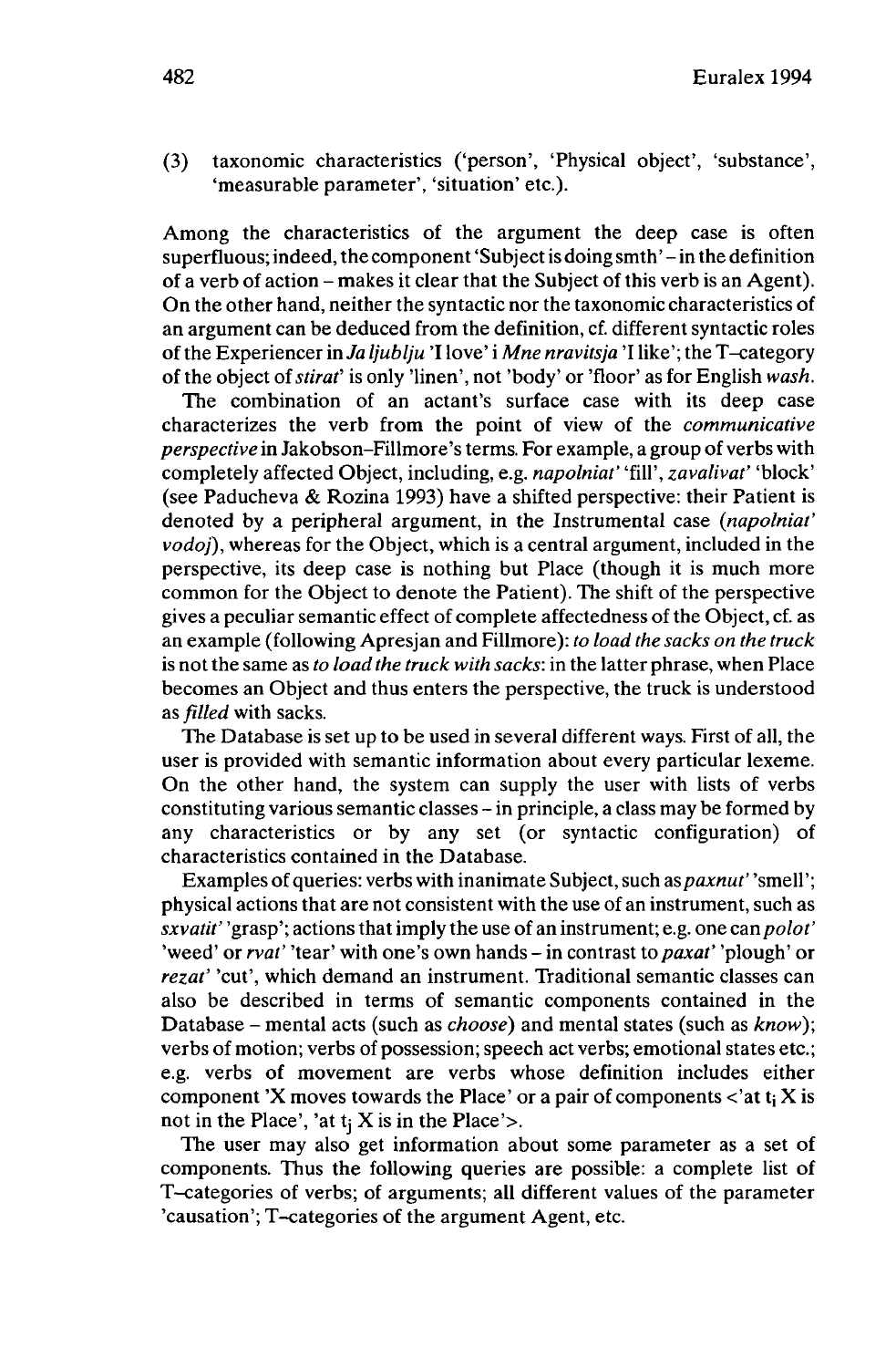Yet another mode of use of the Database is to test various hypotheses concerning the correlation between the meaning of a word and its surface behaviour. E.g. the Database makes it possible to check if it is true that the meaning of a Pfv verb alwaysincludesthe component'the beginning of a new state' as suggested by Wierzbicka in (1967). The answer is negative, cf. *posvetit'* 'to give light [for some time]', *zashchitit'* 'protect' (as in *The coat protected me from the rain)* which are oriented towards the end of the state and not the beginning.

To describe all possible correlations between the semantics of a word and its surface behaviour we use the notion of a *relevant* (semantic) class, which is cognate to the notion of a non-trivial (syntactic) class in Apresjan (1980). A relevant class is a class

- (1) defined by a set or a configuration of semantic characteristics accounted for by the Database and
- (2) constituted by lexemes that share some peculiarity of surface behaviour i.e. by some co-occurrence restriction, morphological combinability, a disposition to semantic derivation etc.

For example, a T-category is a relevant class: words of the same T-category (i.e. having the same characteristics in domain (4) combine with modifiers of time, purpose etc. in the same way; traditionally this type of combinability is considered to be free, while, in fact, it depends on the T-category.

It may be the case that a configuration of characteristics not only defines a relevant class, but also serves as an explanation of some peculiarity of surface behaviour; thus, the presupposition of activity having taken place that is inherent in the meaning of the negated Pfvs of verbs like *ugovorit', ubedit',* 'to persuade' (from *ne ugovoril* follows *ugovarival,* see Apresjan 1980) is explained by the semantic component 'good luck' which plays a part in the lexical decomposition of these verbs as opposed to such verbs as *wash* or *cook.*

#### **2. Knowledge base**

The other component of the system, its expert part, might be called the *grammar of the lexicon* – it is a fragment of theoretical lexicology, cf. the distinction between lexicography and lexicology as it is drawn in Nunberg  $\&$ Zaenen (1992). The Knowledge base contains semantic rules and generalizations which make it possible to manipulate semantic and grammatical information contained in the Database. Our basic conviction is (cf. Wierzbicka 1988) that very many peculiarities of a word's behavior may be related to its meaning. The grammar of the lexicon should contain all possible generalizations of this kind.

At present the Knowledge Base includes the following parts: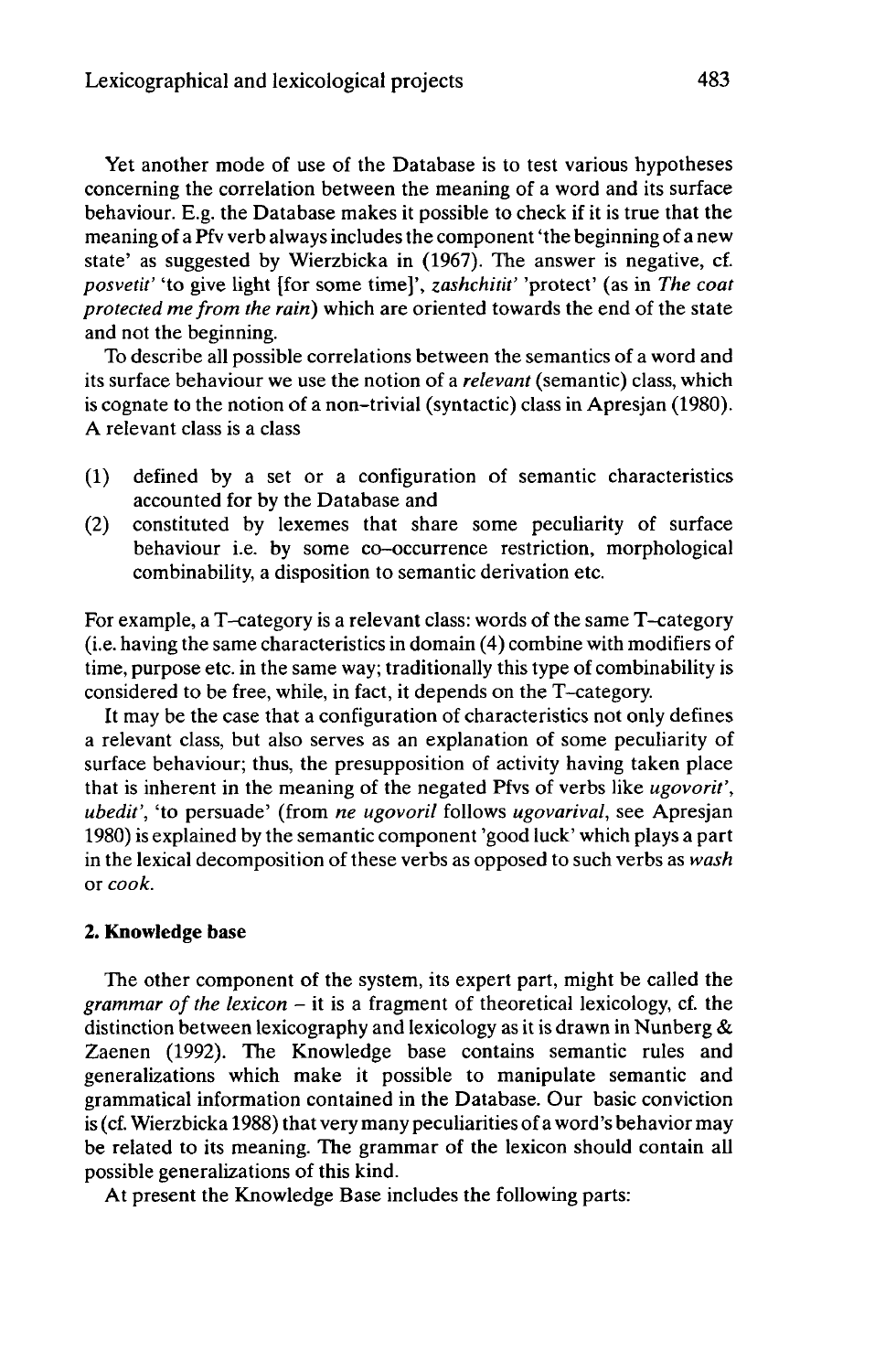(1) *T-categories ofverbs.* The suggestion thattense-aspect meanings ofverbs correlate with their lexical meaning has been made by a number of linguists. Vendler's classification gained the highest acclaim (cf. also the semantic classification of verbs suggested by Ju.S. Maslov in 1948). However, even Vendler's classification does not encompass all verbs and needs elaboration. There is an urge for compiling a complete list of Russian verb T-categories, and, consequently, a task to describe in the utmost detail the peculiarities of lexeme surface behaviour related to its T-category. It is clear, at present, that the T-category of a verb determines: the format of its lexicographic definition; the set of its basic actants (e.g. actions always have Agent and Patient); possibilities to have an aspectual counterpart and semantic categories of the latter; restrictions imposed on the set of aspectual meanings; the ability to motivate marked actionalities; e.g. verbs belonging to the T-category many-act Activity/Process, such as *stuchat'* 'knock', without restrictions motivate delimitatives *(postuchat'* [lit.] 'to knock repeatedly for some time') and inchoatives *(zastuchaf* 'to start knocking'); and, last but not least, combinability with modifiers of place and time.

Non-monotonic formalism is in order here: cancellable predictions - i.e. conclusions subject to invalidation – are better than none: we begin with the supposition of universal combinability and then make it more precise if and when new information is brought in. In other words, we make use of default reasoning drawing plausible conclusionsfrom incomplete information in the absence of evidence to the contrary. Thus, when we describe co-occurrence possibility we first start a generalisation and then look for those factors that serve as 'brakes' *(Russ.tormoz)* to the generalization postulated. Cf. co-occurrence of the verb *ubit'* 'kill' with modifiers of place and time described in Paducheva (1991).

(2) *Semantic combinability.* Different kinds of restrictions on combinability are determined not by the T-category, but by some component of a lexicographic definition. E.g. abstract verbs of physical action, such as *rasshirit'* 'to widen' (with a semantic component 'the mode of action is not specified') do not easily combine with Instrument; thus *\*rasshirit' jamu lopatoj'* 'to widen the pit with a spade' is unacceptable, even though the action is almostsurely conducted with an instrument; e.g. *kopat'jamu lopatoj* 'to dig a pit with a spade' is acceptable.. We suppose that many generalizations of this type are possible.

(3) *Context-dependent aspectual meanings.* The restrictions on the range of aspectual meanings of a verb are determined mainly by the T-category. However, sometimes they are related to some components of the definition; e.g. unacceptability of the use of an Ipfv verb in the meaning of Progressive (or restrictions on such use) may be determined by the component 'the process in the Object is non-synchronous with the Subject's activity', as in *streliat'* 'shoot', *vzryvat'* 'blow up', *otravliat'* 'poison', *ubivat'* 'kill'. The